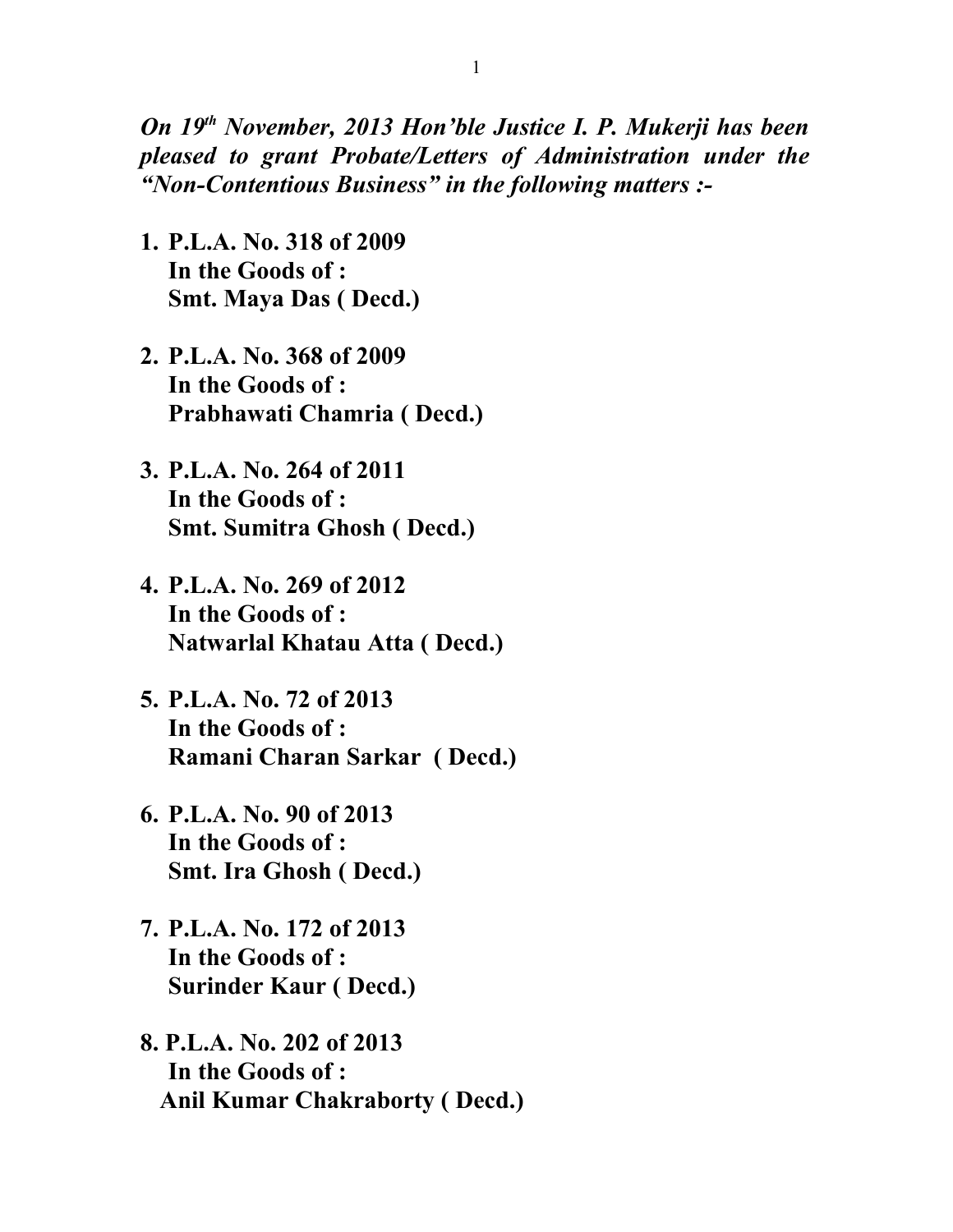- **9. P.L.A. No. 233 of 2013 In the Goods of : Kanubhai C. Patel ( Decd.)**
- **10. P.L.A. No. 234 of 2013 In the Goods of : Parimal Kumar Saha ( Decd.)**
	- **11.P.L.A. No. 238 of 2013 In the Goods of : Dr. Ranjit Kumar Rakshit @ Dr. (Brigadier) Ranjit Kumar Rakshit ( Decd.)**
	- **12.P.L.A. No. 239 of 2013 In the Goods of : Joyti Chowdhury ( Decd.)**
	- **13.P.L.A. No. 257 of 2013 In the Goods of : Rajib Kumar Kanungo ( Decd.)**
	- **14.P.L.A. No. 267 of 2013 In the Goods of : Dilip Kumar Roychoudhury ( Decd.)**
	- **15.P.L.A. No. 289 of 2013 In the Goods of : Arun Kumar Mukherjee ( Decd.)**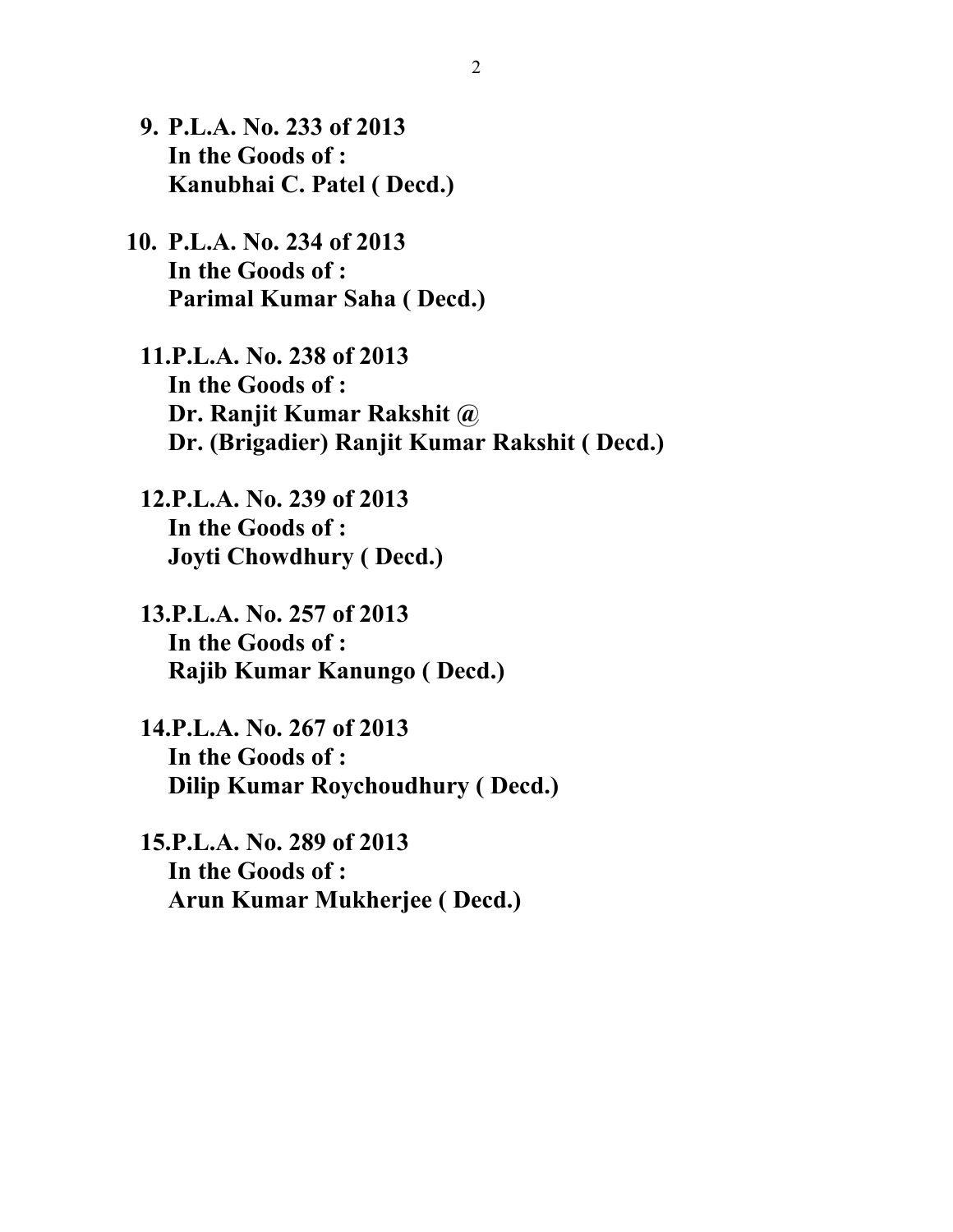*On 27th November, 2013 Hon'ble Justice I. P. Mukerji has been pleased to grant Probate/Letters of Administration under the "Non-Contentious Business" in the following matters :-*

- **1. P.L.A. No. 315 of 2007 In the Goods of : Kalpana Kar ( Decd.)**
- **2. P.L.A. No. 65 of 2009 In the Goods of : Rajendra Kumar Sadh ( Decd.)**
- **3. P.L.A. No. 151 of 2009 In the Goods of : Aruna Basu Roy Chowdhury ( Decd.)**
- **4. P.L.A. No. 59 of 2010 In the Goods of : Nand Bherumal Advani @ Nand Advani ( Decd.)**
- **5. P.L.A. No. 123 of 2010 In the Goods of : Lilabati Saha ( Decd.)**
- **6. P.L.A. No. 21 of 2012 In the Goods of : Somenath Mukherjee ( Decd.)**
- **7. P.L.A. No. 218 of 2012 In the Goods of : Runu Bala Roy ( Decd.)**
- **8. P.L.A. No. 337 of 2012 In the Goods of : Dr. Guru Prasanna Mukhopadhyay ( Decd.)**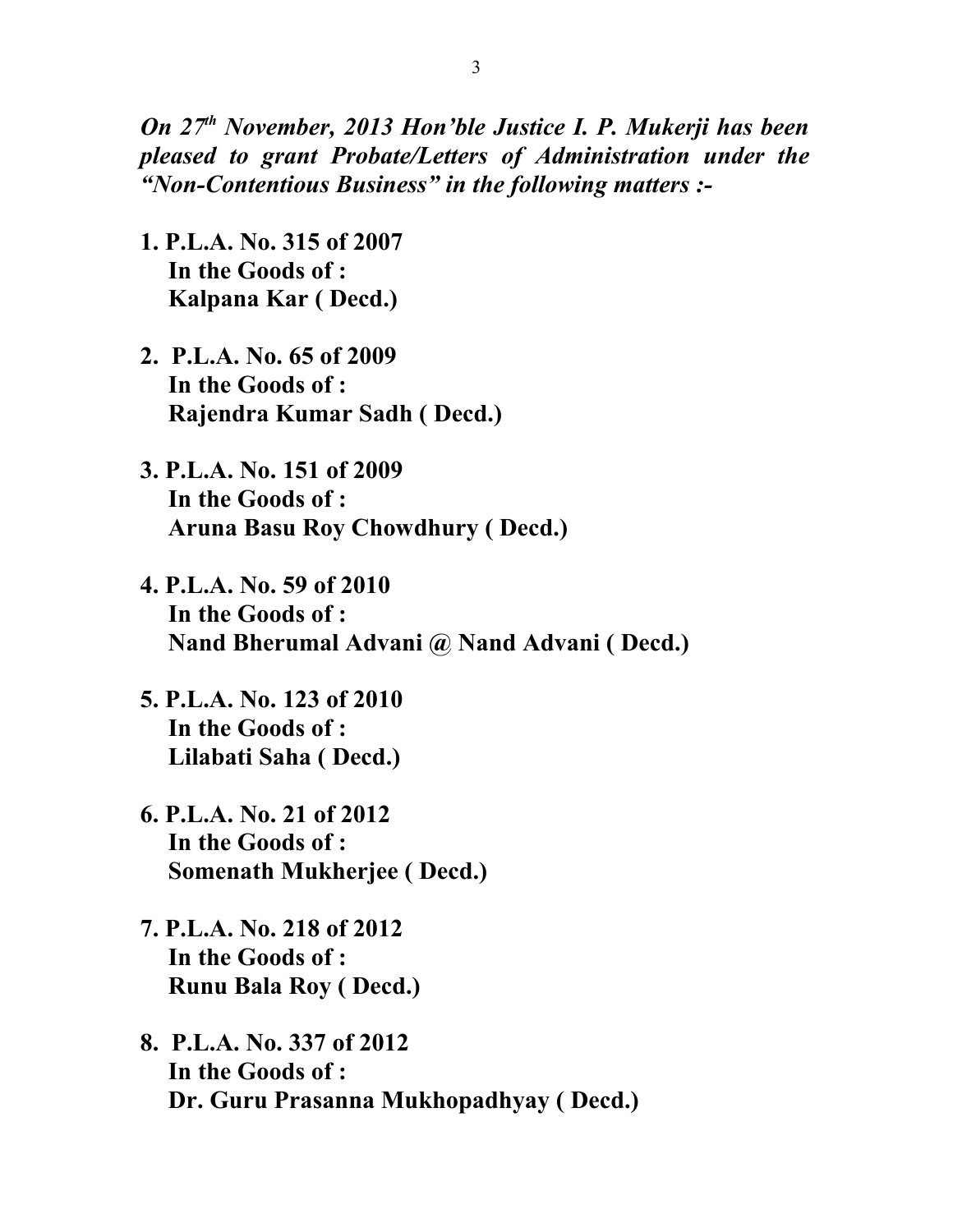- **9. P.L.A. No. 63 of 2013 In the Goods of : Hariram Chaudhury ( Decd.)**
- **10. P.L.A. No. 151 of 2013 In the Goods of : Dr. Shyamaldas Narayandas Gandhi ( Decd.)**
- **11. P.L.A. No. 158 of 2013 In the Goods of : Indira Rani @ Indra Rani ( Decd.)**
- **12. P.L.A. No. 214 of 2013 In the Goods of : Manmatha Nath Kayal ( Decd.)**
- **13. P.L.A. No. 228 of 2013 In the Goods of : Kamalendu Paul ( Decd.)**
- **14. P.L.A. No. 241 of 2013 In the Goods of : Vinod Kumar Vij( Decd.)**
- **15. P.L.A. No. 251 of 2013 In the Goods of : Dr. Chitta Sankar Dawn( Decd.)**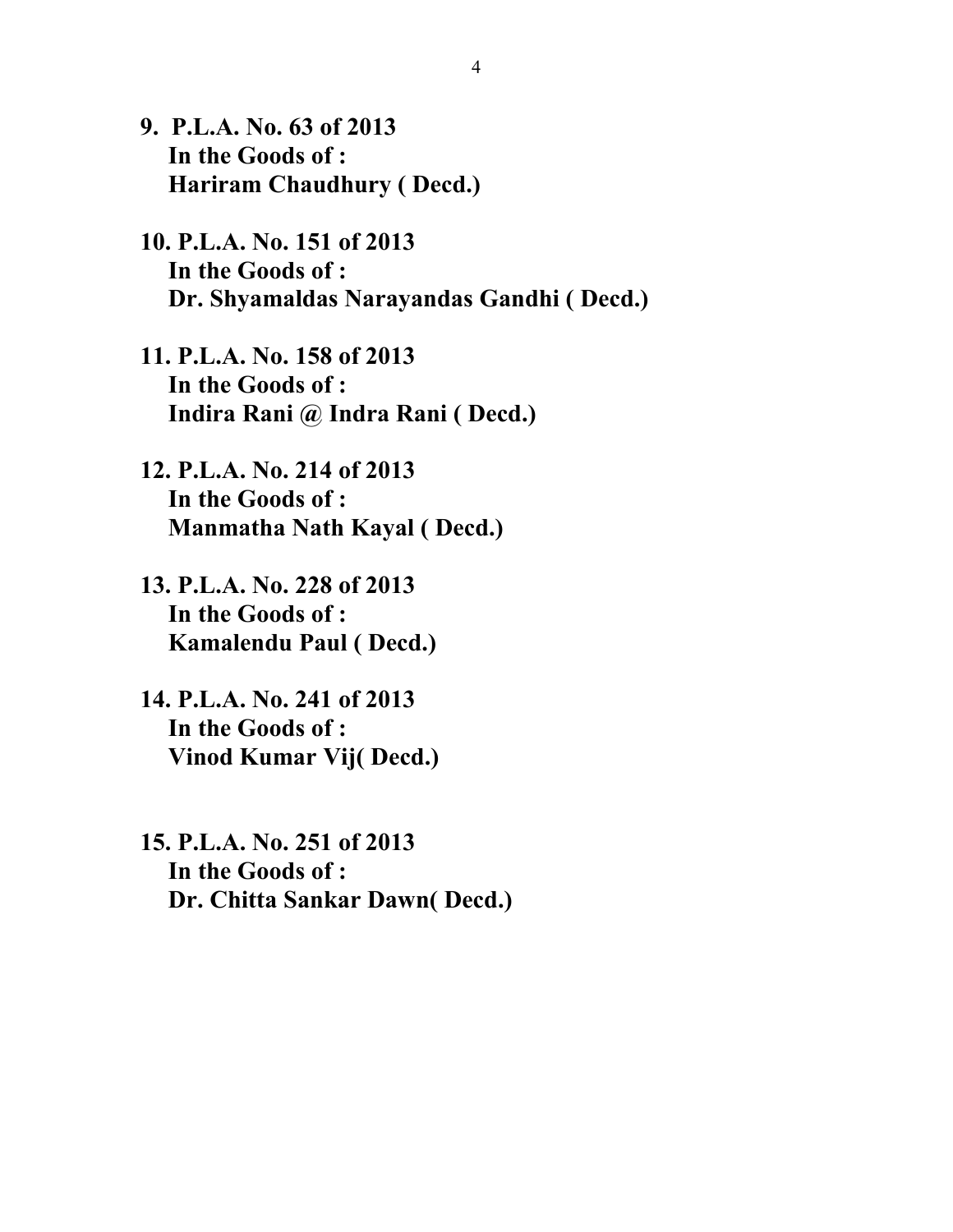*On 11th December, 2013 Hon'ble Justice I. P. Mukerji has been pleased to grant Probate/Letters of Administration under the "Non-Contentious Business" in the following matters :-*

- **1. P.L.A. No. 13 of 1992 In the Goods of : Gunendra Kumar Das ( Decd.)**
- **2. P.L.A. No. 254 of 2008 In the Goods of : Adwaita Charan Roy ( Decd.)**
- **3. P.L.A. No. 129 of 2011 In the Goods of : Snehlata Chandak ( Decd.)**
- **4. P.L.A. No. 179 of 2011 In the Goods of : Latika Chatterjee & Bishnupada Chatterjee ( Decd.)**
- **5. P.L.A. No. 215 of 2011 In the Goods of : Purshottam Lal Rajgharia ( Decd.)**
- **6. P.L.A. No. 16 of 2013 In the Goods of : Giridhar Das Bhaiya ( Decd.)**
- **7. P.L.A. No. 161 of 2013 In the Goods of : Raghunath Chattopadhyay ( Decd.)**
- **8. P.L.A. No. 173 of 2013 In the Goods of : Sri Kamal Ganguly ( Decd.)**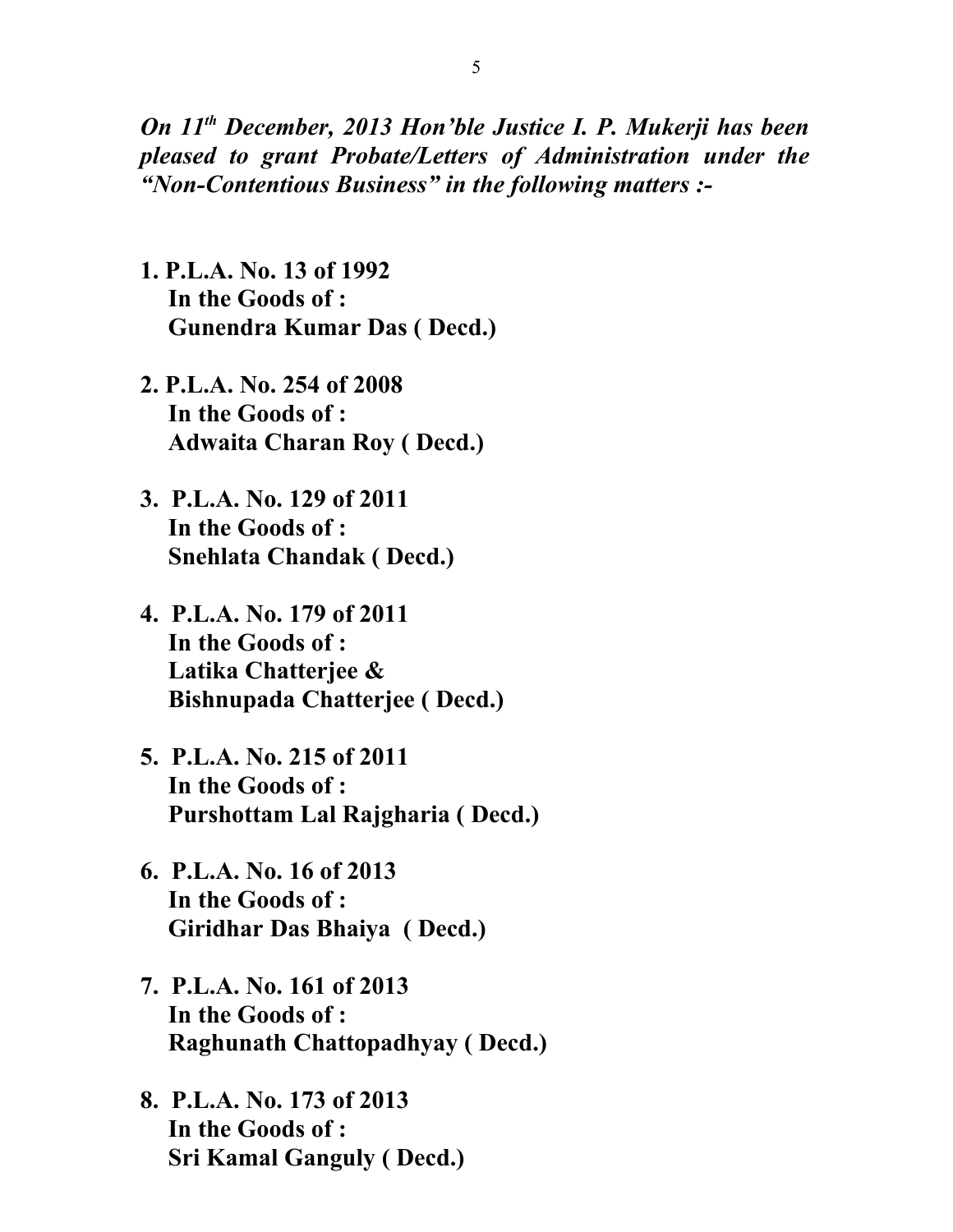- **9. P.L.A. No. 222 of 2013 In the Goods of : Chirantan Mukherji ( Decd.)**
- **10. P.L.A. No. 223 of 2013 In the Goods of : Arya Kumar Ghosh ( Decd.)**
- **11. P.L.A. No. 226 of 2013 In the Goods of : Piyush Kedia ( Decd.)**
- **12. P.L.A. No. 236 of 2013 In the Goods of : Dilip Jash ( Decd.)**
- **13. P.L.A. No. 237 of 2013 In the Goods of : Dilip Kumar Sinha alias D. Sinha ( Decd.)**
- **14. P.L.A. No. 263 of 2013 In the Goods of : Sankar Prasad Guha ( Decd.)**
- **15. P.L.A. No. 276 of 2013 In the Goods of : Nirmala Rani ( Decd.)**